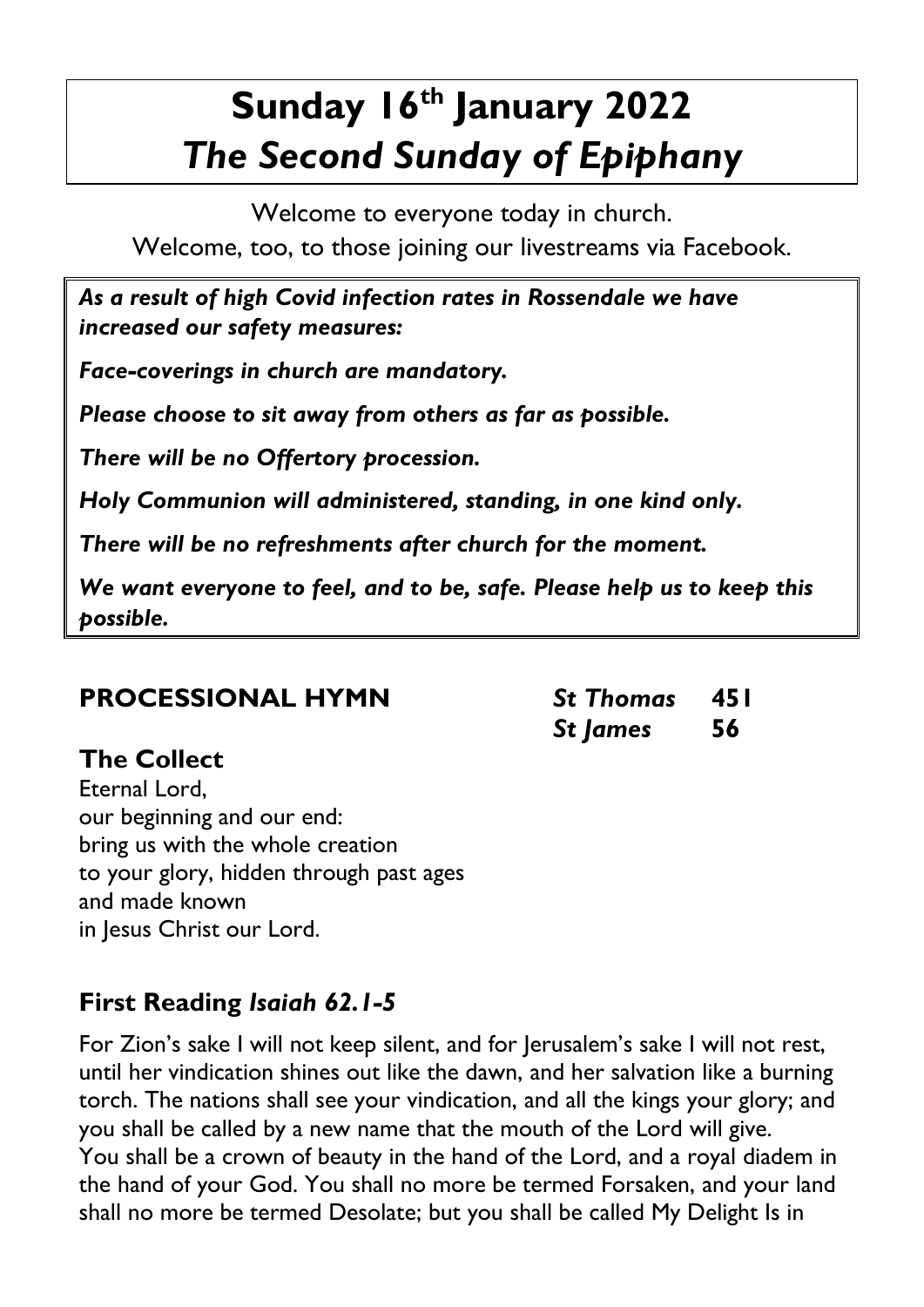Her, and your land Married; for the Lord delights in you, and your land shall be married. For as a young man marries a young woman, so shall your builder marry you, and as the bridegroom rejoices over the bride, so shall your God rejoice over you.

| <b>GRADUAL HYMN</b> | St Thomas 242 |  |
|---------------------|---------------|--|
|                     | St James 377  |  |

### **Gospel Reading** *John 2.1-11*

On the third day there was a wedding in Cana of Galilee, and the mother of Jesus was there. Jesus and his disciples had also been invited to the wedding. When the wine gave out, the mother of lesus said to him, 'They have no wine.' And Jesus said to her, 'Woman, what concern is that to you and to me? My hour has not yet come.' His mother said to the servants, 'Do whatever he tells you.' Now standing there were six stone water-jars for the Jewish rites of purification, each holding twenty or thirty gallons. Jesus said to them, 'Fill the jars with water.' And they filled them up to the brim. He said to them, 'Now draw some out, and take it to the chief steward.' So they took it. When the steward tasted the water that had become wine, and did not know where it came from (though the servants who had drawn the water knew), the steward called the bridegroom and said to him, 'Everyone serves the good wine first, and then the inferior wine after the guests have become drunk. But you have kept the good wine until now.' Jesus did this, the first of his signs, in Cana of Galilee, and revealed his glory; and his disciples believed in him.

| <b>OFFERTORY HYMN</b>  | <b>St Thomas</b><br>St James     | 395<br><b>33</b> (omit $*$ verses) |
|------------------------|----------------------------------|------------------------------------|
| <b>COMMUNION HYMNS</b> | St Thomas 295<br><b>St James</b> | -295                               |

#### **Prayer after Communion**

God of glory, you nourish us with your Word who is the bread of life: fill us with your Holy Spirit that through us the light of your glory may shine in all the world. We ask this in the name of Jesus Christ our Lord.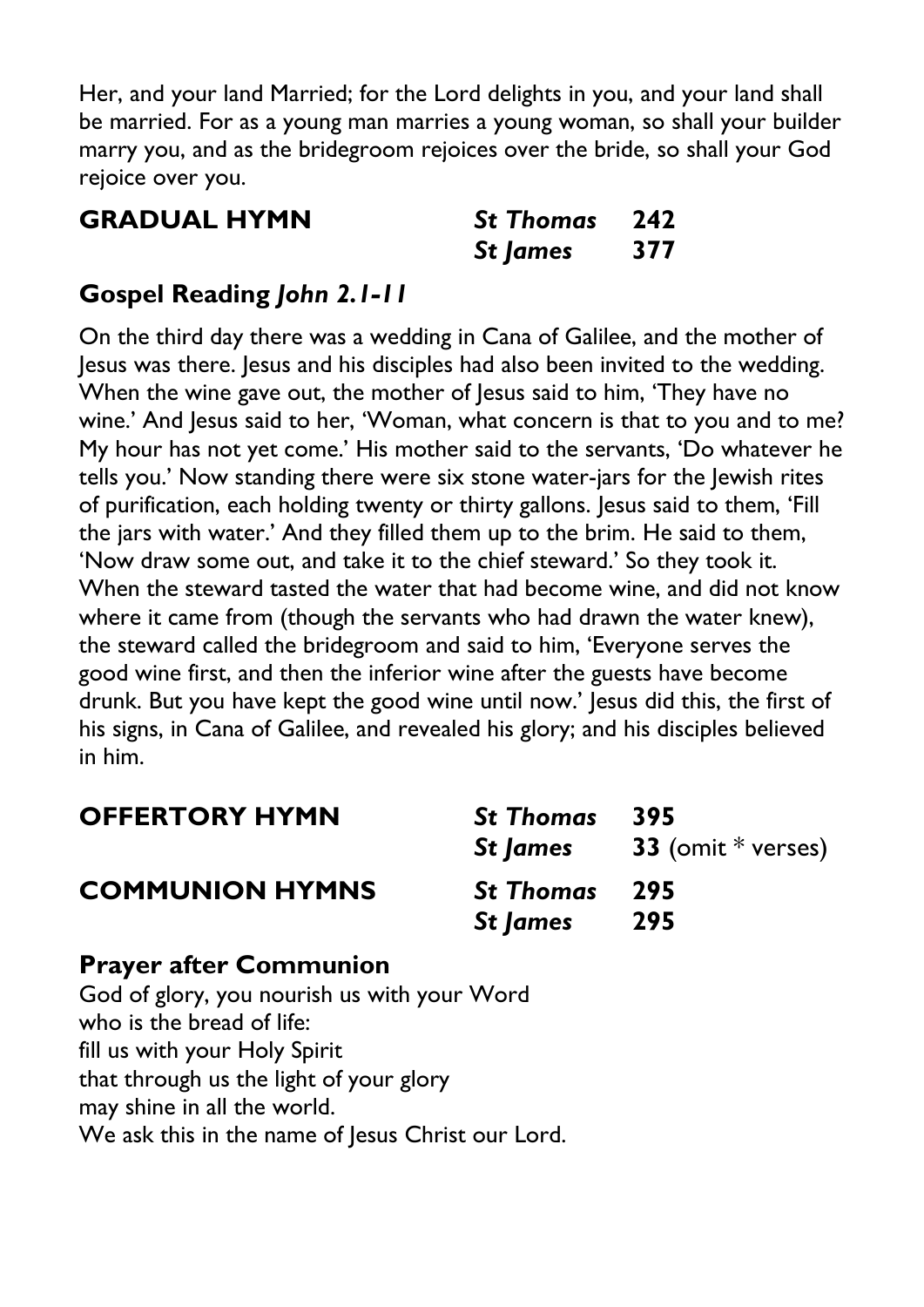### **FINAL HYMN**

Jesus is Lord! Creation's voice proclaims it, for by his pow'r each tree and flow'r was planned and made. Jesus is Lord! The universe declares it; sun, moon and stars in heaven cry: 'Jesus is Lord!'

*Jesus is Lord! Jesus is Lord! Praise him with hallelujahs, for Jesus is Lord!*

Jesus is Lord! Yet from his throne eternal in flesh he came to die in pain on Calv'ry's tree. Jesus is Lord! From him all life proceeding, yet gave his life a ransom thus setting us free .

Jesus is Lord! O'er sin the mighty conqu'ror, from death he rose, and all his foes shall own his name. Jesus is Lord! God sends his Holy Spirit to show by works of power that Jesus is Lord!

# **The Week Ahead & Information**

| Today           |               | 3.30pm Evening Prayer at St Thomas'                                                                                                                      |
|-----------------|---------------|----------------------------------------------------------------------------------------------------------------------------------------------------------|
| Monday-Saturday | 9am           | Morning Prayer on St Thomas' Facebook page                                                                                                               |
| <b>Tuesday</b>  | 7pm           | 10am Eucharist at St James'<br>St James' Standing Committee                                                                                              |
| Wednesday       |               | 1.30pm Over 50s Social Group in the Refectory                                                                                                            |
| <b>Thursday</b> | 10am<br>7pm   | Eucharist at St Thomas'<br>I Iam Deanery Clergy Chapter Meeting<br>St Thomas' PCC in church                                                              |
| Friday          | 9.30<br>11.30 | Church cleaning at St Thomas'<br>Order of the Companions of Martha & Mary<br>meet at St James'                                                           |
|                 | 8am -         | Next Sunday – $23^{rd}$ January – $3^{rd}$ Sunday of Epiphany<br>Eucharist at St Thomas'<br>9.15 Eucharist at St Thomas'<br>10.45 Eucharist at St James' |